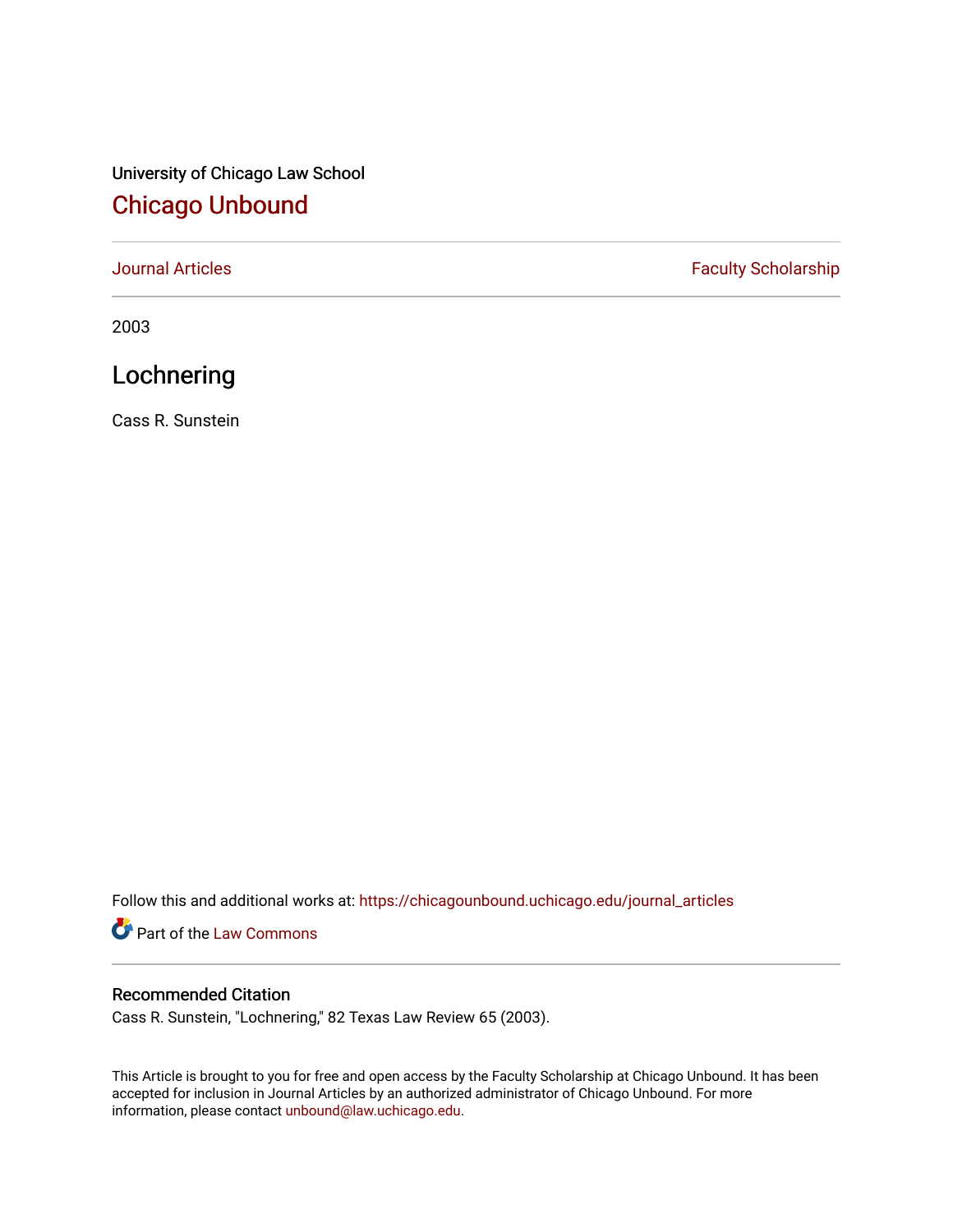## Reply

## *Lochnering*

## Cass R. Sunstein\*

Between 1905 and 1937, the legal culture experienced a genuine revolution. In 1905, the Supreme Court invalidated a maximum hour law for bakers,' concluding that the State of New York could not transform bakers into "wards of the state."<sup>2</sup> In 1923, the Court struck down a minimum wage law for women and ehildren.<sup>3</sup> The Court explained: "To the extent that the sum fixed exceeds the fair value of the services rendered, it amounts to a compulsory exaction from the employer for the support of a partially indigent person, for whose condition there rests upon him no peculiar responsibility, and therefore, in effect, arbitrarily shifts to his shoulders a burden which, if it belongs to anybody, belongs to society as a whole.<sup> $n<sup>4</sup>$ </sup> In the Court's view, the police power was sharply limited, and whatever it included, it did not include the power to require minimum wages or maximum hours.<sup>5</sup> Ideas of this sort played an important role in cases striking down not only minimum wage and maximum hour laws, but a number of other measures attempting to protect workers.<sup>6</sup>

At the same time, a countermovement was occurring within the legal culture.<sup>7</sup> Between 1915 and 1935, many commentators urged that property rights were a product of law, and that government regulation, in the form of maximum hour or minimum wage laws, could not be seen as interference with a voluntary or law-free private domain. In 1923, the Supreme Court emphasized the importance of respecting "fair value."<sup>8</sup> But in 1918, Justice Holmes had produced a responsive and relevant near-haiku: "Property, a

**1.** Lochner v. New York, 198 U.S. 45 (1905).

Karl N. Llewellyn Distinguished Service Professor of Jurisprudence, Law School and Department of Political Science, The University of Chicago.

<sup>2.</sup> *Id.* at 57.

<sup>3.</sup> Adkins v. Children's Hosp., 261 U.S. 525 (1923).

*<sup>4.</sup> Id.* at 557-58.

<sup>5.</sup> A qualification is *Bunting v. Oregon,* 243 U.S. 426 (1917), upholding a maximum hour law for factory workers of both sexes.

*<sup>6.</sup>* See, e.g., Adair v. United States, 208 U.S. 161 (1908) (overturning a conviction for firing a worker belonging to a union); Coppage v. Kansas, 236 U.S. I **(1915)** (invalidating a law banning contracts forbidding workers to join unions). I am not arguing that the invalidated measures were desirable or that they actually protected workers in general or on balance. It is well known, for example, that minimum wage legislation can increase unemployment.

<sup>7.</sup> For a superb and detailed treatment, see BARBARA FRIED, THE PROGRESSIVE ASSAULT ON LAISSEZ FAIRE: ROBERT HALE AND THE FIRST LAW AND ECONOMICS MOVEMENT (1993).

*<sup>8.</sup> Adkins,* 261 U.S. at 557.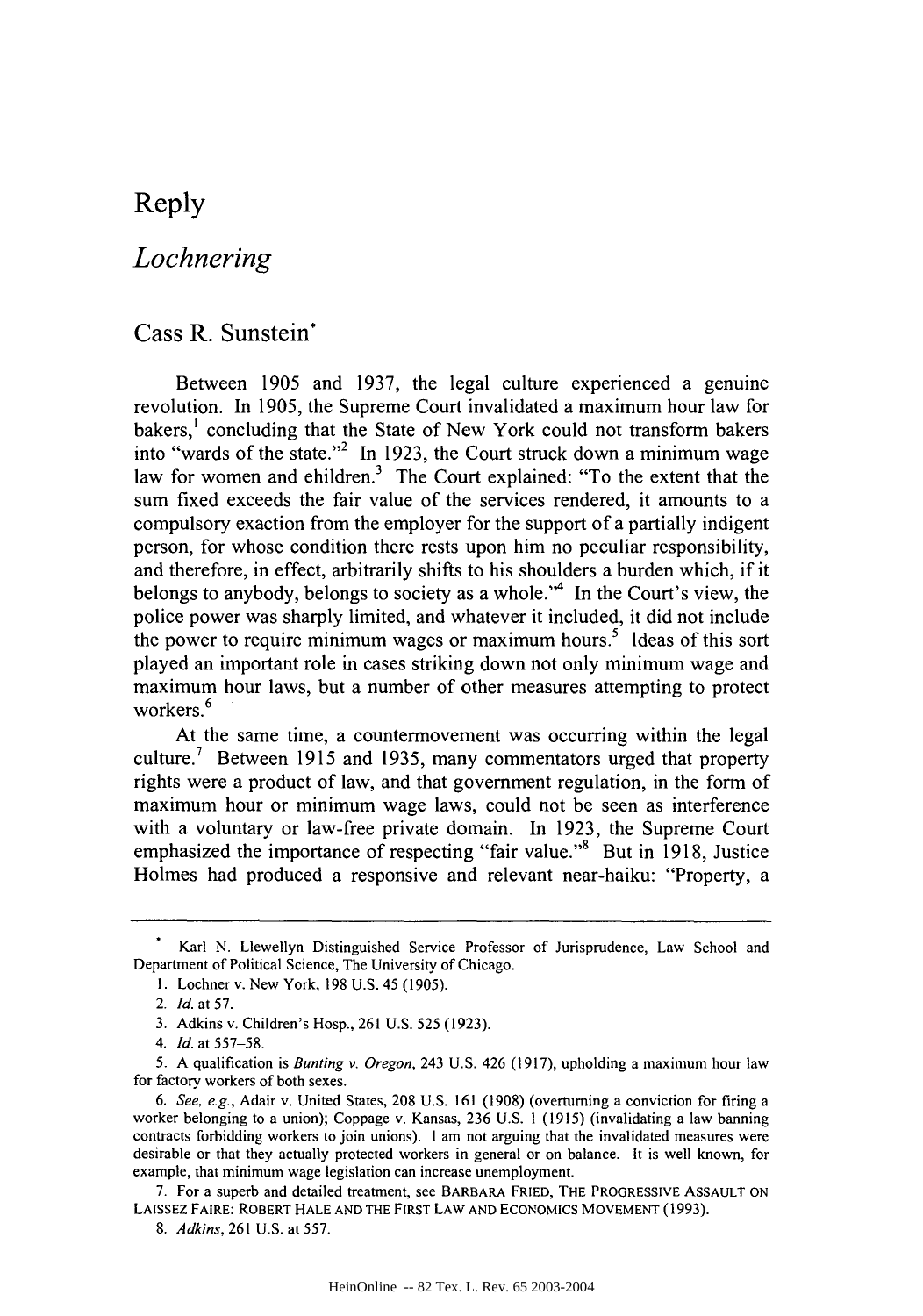creation of law, does not arise from value, although exchangeable-a matter of fact."<sup>9</sup> In this highly compressed sentence, Holmes insisted that property is not produced by value but instead by law-and that this is simply "a matter of fact." By 1935, the attack on laissez-faire, and the insistence on the omnipresence of government regulation, was well-known, to the point where an unsigned student note, dealing with the law of contract, ridiculed the idea that a refusal "to supervise the ethics of the market place" could be justified by "doctrines of *laissez-faire."'0* The student author thought the justification implausible for one reason: "[T]he freedom from regulation postulated by *laissez-faire* adherents is demonstrably non-existent and virtually inconceivable. Bargaining power exists only because of government protection of the property rights bargained, and is properly subject to government control."<sup>11</sup>

Columbia law professor Robert Hale set forth the most powerful defense of this view, and his eyes were trained directly on *Lochner* and related decisions.<sup>12</sup> Hale wrote against the background of the political struggle over government efforts to set minimum wages and to regulate prices, a struggle that he believed was being waged on false premises. His special target was the view that governmental restrictions on market prices should be seen as illegitimate regulatory interference in the private sphere. This, said Hale, was an exceedingly confused way to describe the problem. Regulatory interference was already there:

The right of ownership in a manufacturing plant is ... a *privilege* to operate the plant, plus a *privilege* not to operate it, plus a *right* to keep others from operating it, plus a *power* to acquire all the rights of ownership in the products **....** This power is a power to release a pressure which the law of property exerts on the liberty of others. If the pressure is great, the owner may be able to compel the others to pay him a big price for their release; if the pressure is slight, he can collect but a small income from his ownership. In either case, he is paid for releasing a pressure exerted by the government—the law. The law has delegated to him a discretionary power over the rights and duties of others.<sup>1</sup>

Did these ideas play any role in American political life? Consider Franklin Delano Roosevelt's Commonwealth Club Address in 1932, where he emphasized the view, which he attributed to Thomas Jefferson, "that the

<sup>9.</sup> Int'l News Serv. v. Associated Press, 248 U.S. 215, 246 (1918) (Holmes, J., dissenting).

<sup>10.</sup> Note, *The Peppercorn Theory of Consideration and the Doctrine of Fair Exchange in Contract Law,* 35 COLUM. L. REv. 1090, 1091 (1935).

*<sup>11.</sup>* **Id.** at **1091-92.**

<sup>12.</sup> *See* FRIED, *supra* note 7, at 8 (remarking that Hale's analyses of property rights, coercion, and the role of legal entitlements in structuring economic life are the "best treatments of the subject to date").

<sup>13.</sup> Robert Hale, *Rate Making and the Revision of the Property Concept,* 22 COLUM. L. REv. 209, 214 (1922).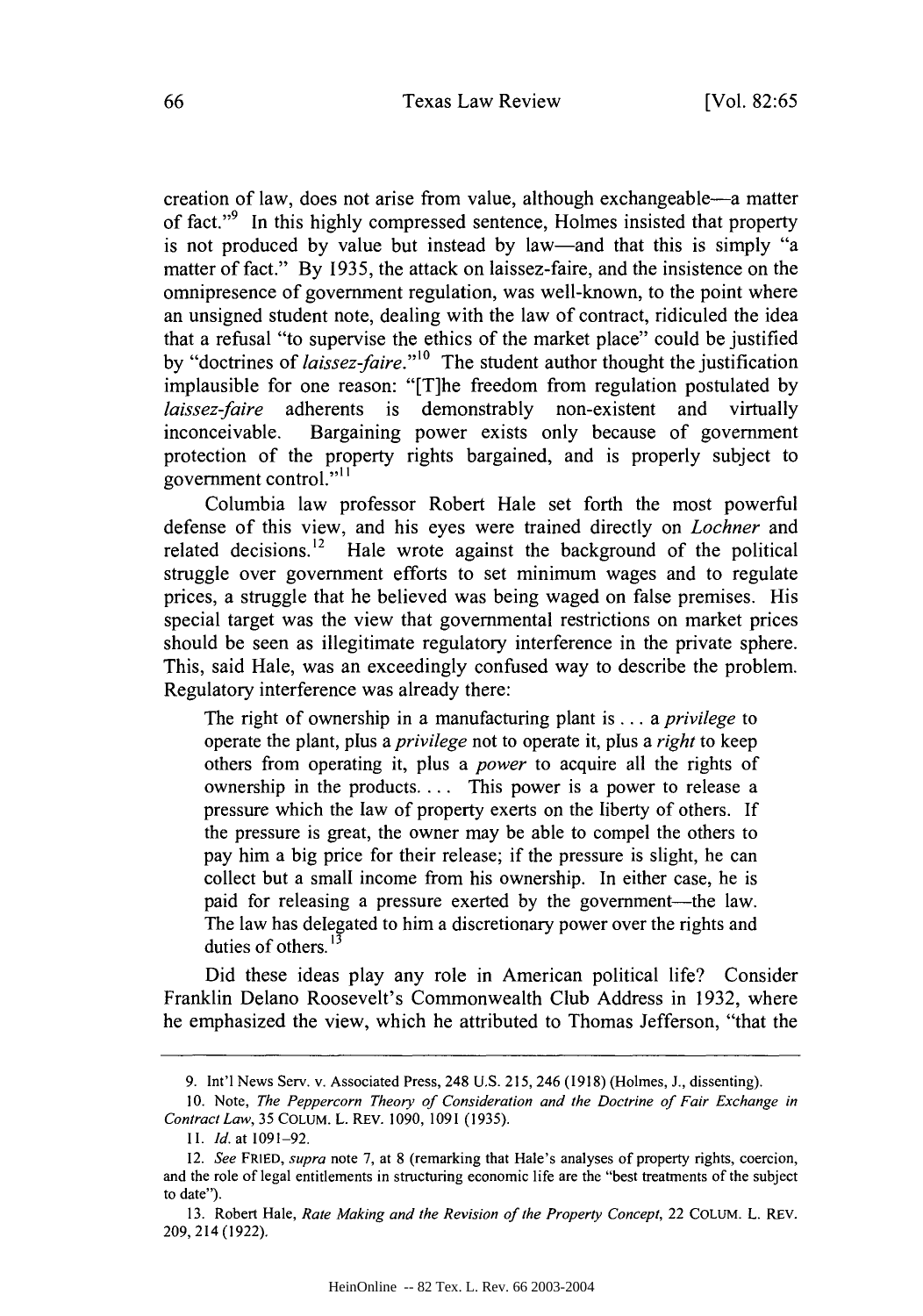exercise of the property rights might so interfere with the rights of the individual that the Government, *without whose assistance the property rights could not exist,* must intervene, not to destroy individualism, but to protect  $it.^{14}$  In first accepting the Democratic nomination, Roosevelt made a similar point. He complained that some leaders refer to "economic laws—sacred, inviolable, unchangeable"; to this he responded that "we must lay hold of the fact that economic laws are not made by nature. They are made by human beings."<sup>15</sup> Consider as well Roosevelt's emphasis on "this man-made world of ours" in advocating social security legislation.<sup>16</sup>

Did these views play any role in the Supreme Court? In dealing its 1937 death-blow to the *Lochner* era, the Court wrote,

> The exploitation of a class of workers who are in an unequal position with respect to bargaining power and are thus relatively defenseless against the denial of a living wage **...** casts a direct burden for their support upon the community. What these workers lose in wages the taxpayers are called upon to pay. The bare cost of living must be met. We may take judicial notice of the unparalleled demands for relief which arose during the recent period of depression and still continue to an alarming extent despite the degree of economic recovery which has been achieved .... The community is not bound to provide what is in effect a subsidy for unconscionable employers.<sup>17</sup>

Or consider the Court's decision just one year later in *Erie Railroad Company v. Tompkins*,<sup>18</sup> recognizing that the common law should be seen, not as a set of timeless or natural truths, but as the emanation of the will of some sovereign. In many ways, the attack on the system of laissez-faire, and the claim that the common law was a humanly constructed social order, came to prominence in the late 1930s.

*Lochner's Legacy*<sup>19</sup> was a mildly revised version of a public lecture.<sup>20</sup> It offered a seven-page discussion of *Lochner* and its demise, about half of which was devoted to the *Lochner* decision itself. The goal of the lecture was to suggest that *Lochnering* could be seen, not merely in "judicial

<sup>14.</sup> Franklin D. Roosevelt, Campaign Address on Progressive Government at the Commonwealth Club (Sept. 23, 1932), *in* **I** THE PUBLIC PAPERS AND ADDRESSES OF FRANKLIN D. ROOSEVELT 742, 746 (Samuel **1.** Rosenman ed., 1938) (emphasis added) [hereinafter PUBLIC PAPERS].

<sup>15.</sup> Franklin D. Roosevelt, The Governor Accepts the Nomination for the Presidency (July 2, 1932), *in* 1 PUBLIC PAPERS, *supra* note 14, at 657.

<sup>16</sup> Franklin D. Roosevelt, Message to the Congress Reviewing the Broad Objectives and Accomplishments of the Administration (June 8, 1934), *in* 3 PUBLIC PAPERS, *supra* note 14, at 288. See also Morris R. Cohen, *Property and Sovereignty,* 13 CORNELL L.Q. 8 (1927), which makes similar points.

<sup>17.</sup> West Coast Hotel Co. v. Parrish, 300 U.S. 379, 399 (1937).

<sup>18. 304</sup> U.S. 64 (1938).

<sup>19.</sup> Cass R. Sunstein, *Lochner's Legacy,* 87 COLUM. L. REV. 873 (1987).

<sup>20.</sup> *See id.* at n.\*.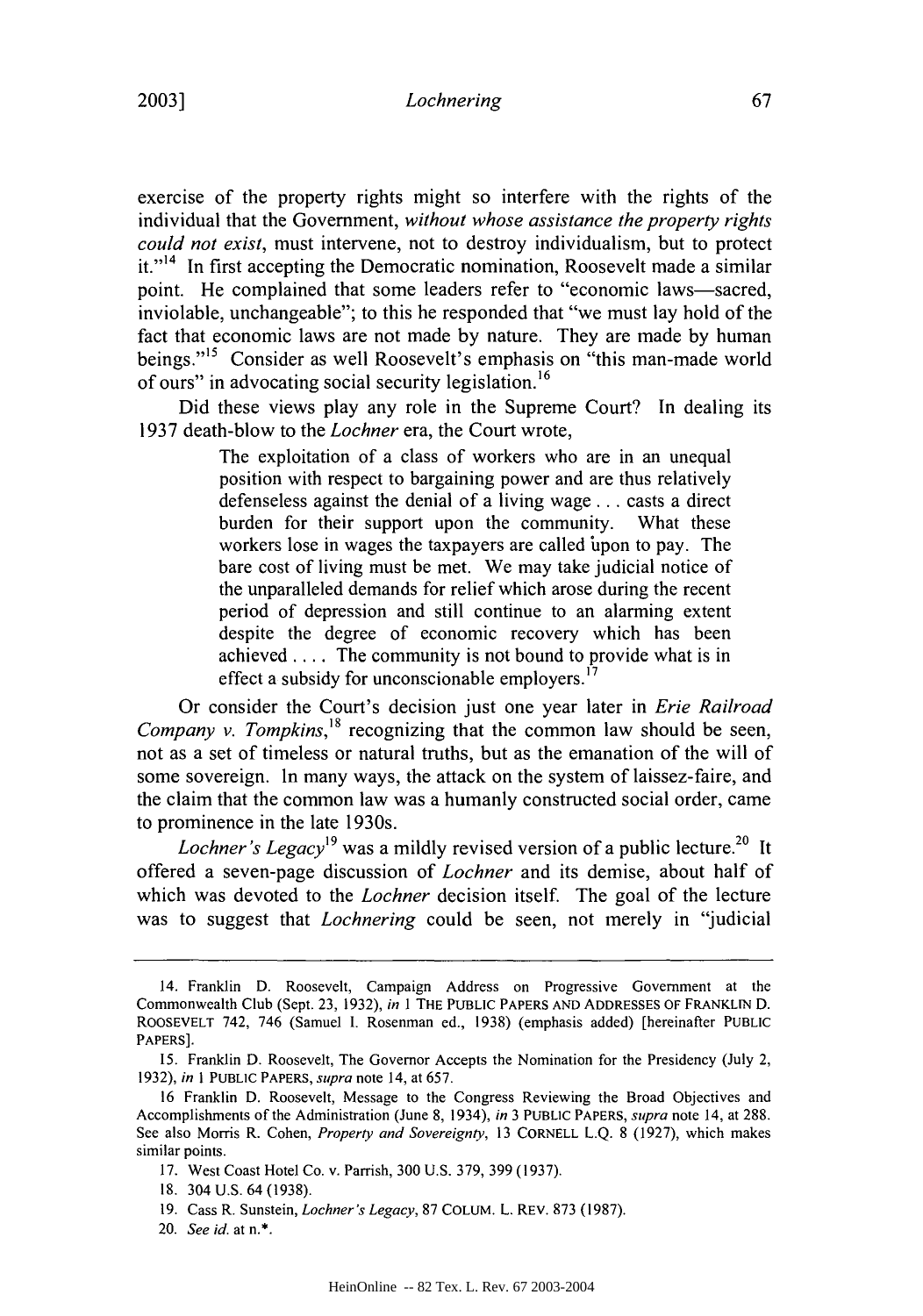activism," but in all decisions taking the status quo, or the common law, as the baseline for deciding whether government had engaged in some constitutionally troublesome intervention into existing affairs. Following the 1935 student commentator, I urged that a "failure to impose a minimum wage is not nonintervention at all but simply another form of action-a decision to rely on traditional market mechanisms, within the common law framework, as the basis for regulation."<sup>21</sup> I claimed that *Lochnering*, understood in this way, could be found in many places, including the constitutional assaults on campaign finance law and affirmative action, as well as certain uses of the state action doctrine, and certain understandings of sex discrimination.<sup>22</sup> I also claimed that we should not "*Lochner* preferences" that is, we should not see existing preferences as if they spring from the sky and never have anything to do with legal arrangements.<sup>23</sup>

To say the least, *Lochner's Legacy* was not a work of legal history. I attempted to stay true to the period-hence, among other things, the heavily qualified nature of the seven-page discussion<sup>24</sup>—but in a way that could not come close to doing real justice to it. In these circumstances, David Bernstein's article is an extremely valuable addition.<sup>25</sup> Bernstein examines the Court's performance with far more care than I did; he greatly illuminates the era, and he offers reasons to question my basic claims. I am grateful to Bernstein not only because he adds so much to our understanding of the period, but also because of the generosity, care, and scrupulousness with which he states, and rejects, the argument *of Lochner's Legacy.*

Most of Bernstein's own claims seem to me convincing. He is right to say that the Supreme Court allowed state governments to alter the rules of the common law, perhaps above all in *Holden v. Hardy,26* upholding a maximum hour law for miners, but also in cases abolishing the contributory negligence defense and the fellow servant rule.<sup>27</sup> He is correct to observe that the *Lochner* Court allowed governments to go well beyond the system of laissezfaire.28 Again *Holden v. Hardy* is an example, but in other cases the Court allowed states to protect women and children and to reduce workplace injuries, among other things.<sup>29</sup> Bernstein emphasizes, reasonably, that the

- 26. 169 U.S. 366 (1898).
- 27. Bernstein, supra note 25, at 23-24.
- 28. *Id.*
- 29. *Id.*

*<sup>21.</sup> Id.* at 880-81.

<sup>22.</sup> *Id.* at 883-900.

<sup>23.</sup> *Id.* at 900-02.

<sup>24.</sup> *See, e.g., id.* at 878 n.27 (emphasizing that redistributive taxation was permitted); *id.* at 879 n.30 (emphasizing that changes in the common law were permitted); *id.* (emphasizing that a commitment to the common law was coextensive with a widely held normative theory about the proper role of government); *id.* at 880 n.40 (emphasizing the complexity of the framework governing the legitimate uses of the police power).

<sup>25.</sup> David E. Bernstein, *Lochner's Legacy's Legacy,* 82 TEXAS L. REV. 1 (2003).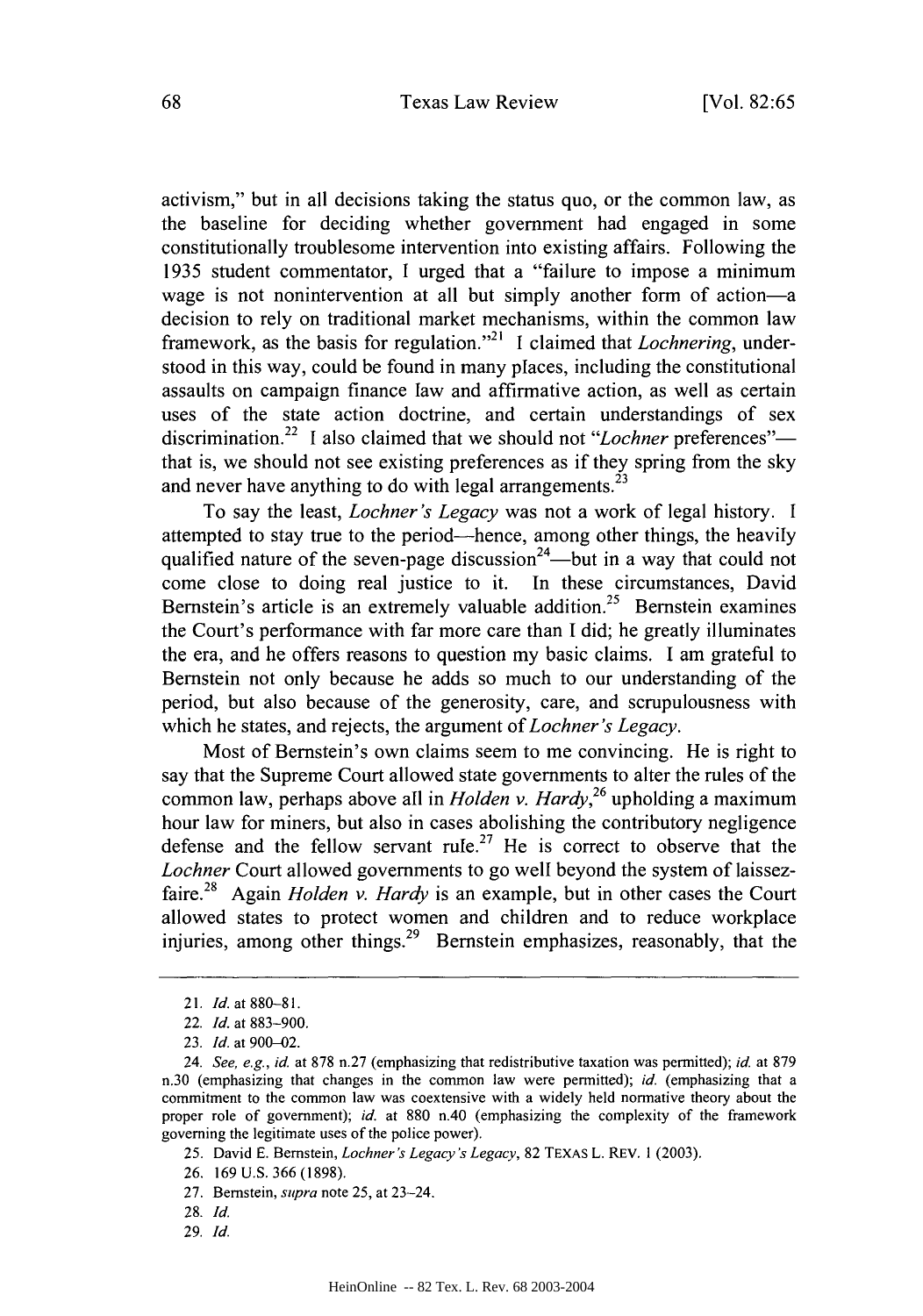## *Lochnering*

Court protected civil liberties in cases that did not involve economic liberties at all, creating the origins of the modern right to privacy.<sup>30</sup> He also objects to my reading of the *Lochner* opinion, and urges that in *West Coast Hotel,* the Court did not, in fact, emphasize that the common law is a regulatory system-one that also embeds government action. To Bernstein, *West Coast Hotel* was very far from a recognition of Hale's views, or Roosevelt's.

In all of these ways, Bernstein adds to existing learning about the *Lochner* period. But his picture seems to me incomplete, above all because it does not adequately specify the Court's understanding of the police power. I believe that there is a close connection between that understanding and the Court's use of common law baselines to question legislation. Compare two claims:

- *1. The* Lochner *Court treated the common law as sacrosanct; it did not allow legislatures to depart from it.*
- 2. *Insofar as the* Lochner *Court invalidated legislation under the Due Process Clause, it usually did so because it saw the Constitution as forbidding departures from the common law unless those departures could be justified as falling under certain specific "heads" of the police power.*

To the extent that Bernstein rejects claim (1), he is on firm ground. But I believe that claim (2) is correct, and that it helps to explain what *Lochnering* was, and is, all about. Here *Lochner* itself is the strongest evidence. The heart of the opinion is a lengthy discussion of how the maximum hour law cannot be justified as a "labor law" or a "health law."<sup>31</sup> In the Court's view, it cannot be justified as a labor law because bakers have full legal capacity.<sup>32</sup> By itself, this is an extraordinary and even amazing holding, one with large implications, because it forbids government from using the idea of "labor law" to attempt to protect a wide range of workers from adverse outcomes in the labor market.<sup>33</sup> The Court also held that the maximum hour law could not be defended as a "health law," because it could not be shown that bakers' health was peculiarly vulnerable from long hours of work.<sup>34</sup> As the Court itself stressed, this ruling also had significant implications, forbidding maximum-hour legislation in innumerable domains.

<sup>30.</sup> *Id.* at 44-47.

<sup>31.</sup> Lochner v. New York, 198 U.S. 45, 57-64 (1905).

<sup>32.</sup> **Id.** at 57.

<sup>33.</sup> Bernstein offers useful and important qualifications. *See* Bernstein, *supra* note 25, at 47- 53.

<sup>34.</sup> *Lochner,* 198 U.S. at 57-59.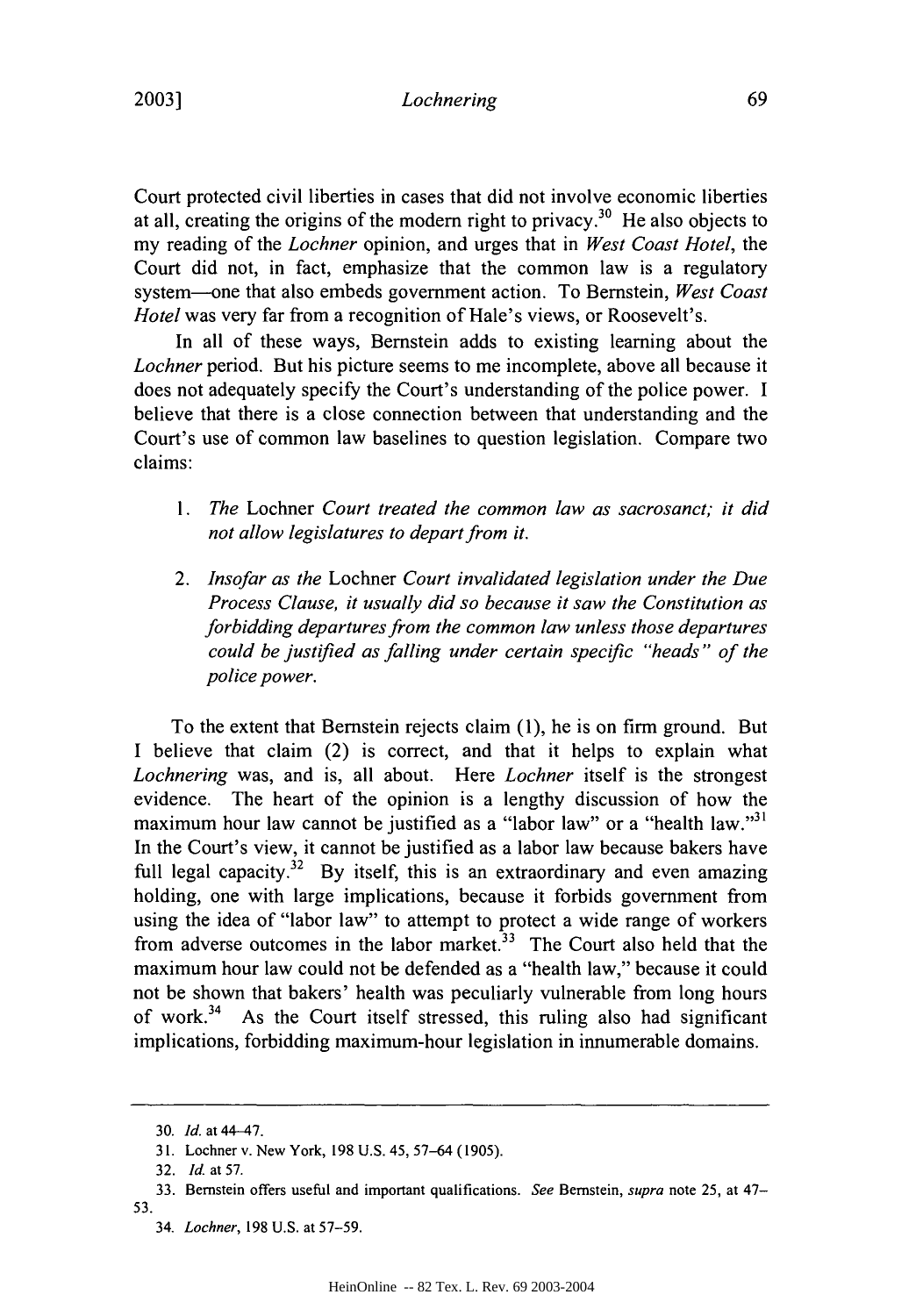#### Texas Law Review

Bernstein insists that we should not overread the Court's suspicion "that there was some other motive dominating the legislature than the purpose to subserve the public health or welfare."<sup> $35$ </sup> Let us grant him the point. The larger claim remains. In *Lochner,* the Court held that the police power did not permit the state to invoke paternalistic or redistributive goals to engage in legislation of the kind that is now believed to be legitimate in democracies all over the world. And when the *Adkins* Court complained of a "compulsory exaction," I believe that it was specifying the foundation for the Court's view of what made those uses of the police power off-limits. In my view, the key to many of the *invalidations* in the *Lochner* period-and the invalidations are what remain of interest-lies in the relationship between the limited understanding of the police power and the notion of what employers "owned" or "had" as a matter of constitutional right.

*West Coast Hotel* raises many complexities, and Bernstein is right to say that the Court did not produce the opinion that would have been written by Robert Hale or Franklin Delano Roosevelt (though in the latter case it came fairly close). The Court's opinion has many strands. But the Court did emphasize the situation of workers "who are in an unequal position with respect to bargaining power and are thus relatively defenceless against the denial of a living wage."<sup>36</sup> The Court did contend that it was perfectly legitimate to require "the payment of a minimum wage fairly fixed in order to meet the very necessities of existence."<sup>37</sup> The Court did insist that the "community is not bound to provide what is in effect a subsidy for unconscionable employers. $138$  Is it entirely coincidental that just one year later, the Court, quoting Justice Holmes, rejected the idea that there is "a transcendental body of law outside of any particular State"<sup>39</sup>—and thus insisted that federal courts must follow state common law, rather than jettisoning it in favor of their version of "federal general common law"?<sup>40</sup> If we see *West Coast Hotel* as symbolizing the end of an era, we would do well to place it in a particular context, one in which anonymous student writers could contend that "the freedom from regulation postulated by *laissez-faire* adherents is demonstrably non-existent and virtually inconceivable,"<sup>41</sup> and in which the nation's leader could insist "that the exercise of the property rights might so interfere with the rights of the individual that the Government,

*<sup>35.</sup> Id.* at 63. An interesting puzzle remains, however: What did the Court mean by this statement?

<sup>36.</sup> West Coast Hotel Co. v. Parish, 300 U.S. 379, 399 (1937).

<sup>37.</sup> *Id.*

<sup>38.</sup> *Id.* By drawing attention to these remarks, I am not arguing in favor of minimum-wage legislation or suggesting that such legislation is the best way of helping low-wage workers.

<sup>39.</sup> Erie R.R. Co. v. Tompkins, 304 U.S. 64, 79 (1938) (quoting Black & White Taxicab Co. v. Brown & Yellow Taxicab Co., 276 U.S. 518, 533 (1927)) (Holmes, J., dissenting)).

<sup>40.</sup> *Id.* at 78.

<sup>41.</sup> Note, *supra* note 10, at 1091-92.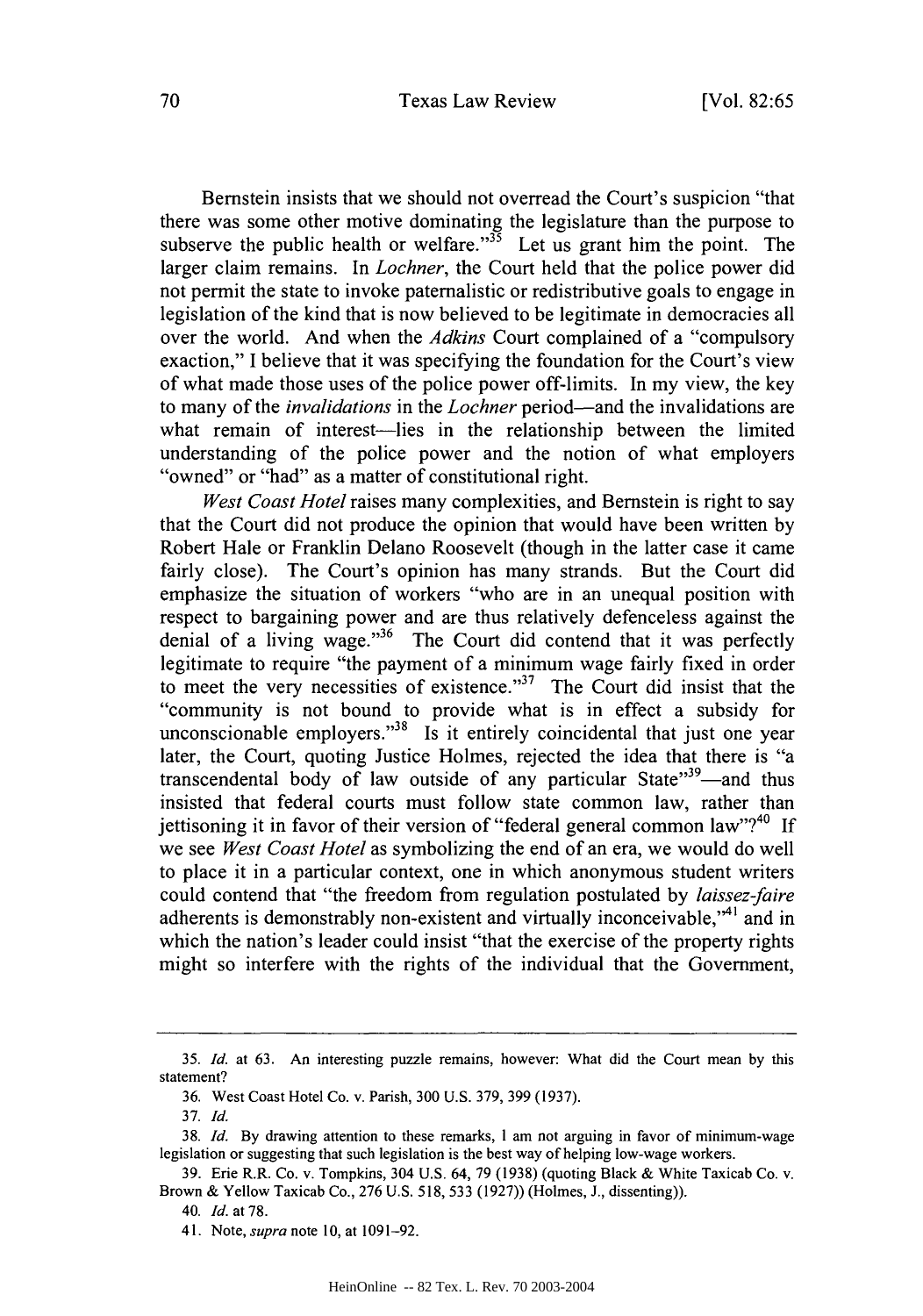#### *Lochnering*

without whose assistance the property rights could not exist, must intervene, not to destroy individualism, but to protect it."<sup>42</sup>

Bernstein is certainly correct to say that the *Lochner* Court did not wield the idea of the night-watchman state as a kind of all-purpose check on government action. Holmes overstated; the *Lochner* Court did not try to enact Mr. Herbert Spencer's Social Statics. But I am not sure what Bernstein thinks was wrong with the *Lochner* decision, or even what he thinks the era was all about. When all the dust settles, I continue to believe that it will not be possible to understand *Lochner* without close attention to the simultaneous attack on the common law and laissez-faire-an attack that found its way into the White House itself.43 *Lochnering* is not just one thing. But *Lochner's* legacy can be found in the many domains in which people continue to neglect the large presence of government, and law, in areas that are in fact pervaded by them.

<sup>42.</sup> Roosevelt, *supra* note 14, at 746.

<sup>43.</sup> I discuss some of this in more detail in CASS R. SUNSTEIN, THE SECOND BILL OF RIGHTS (forthcoming Basic Books 2004).